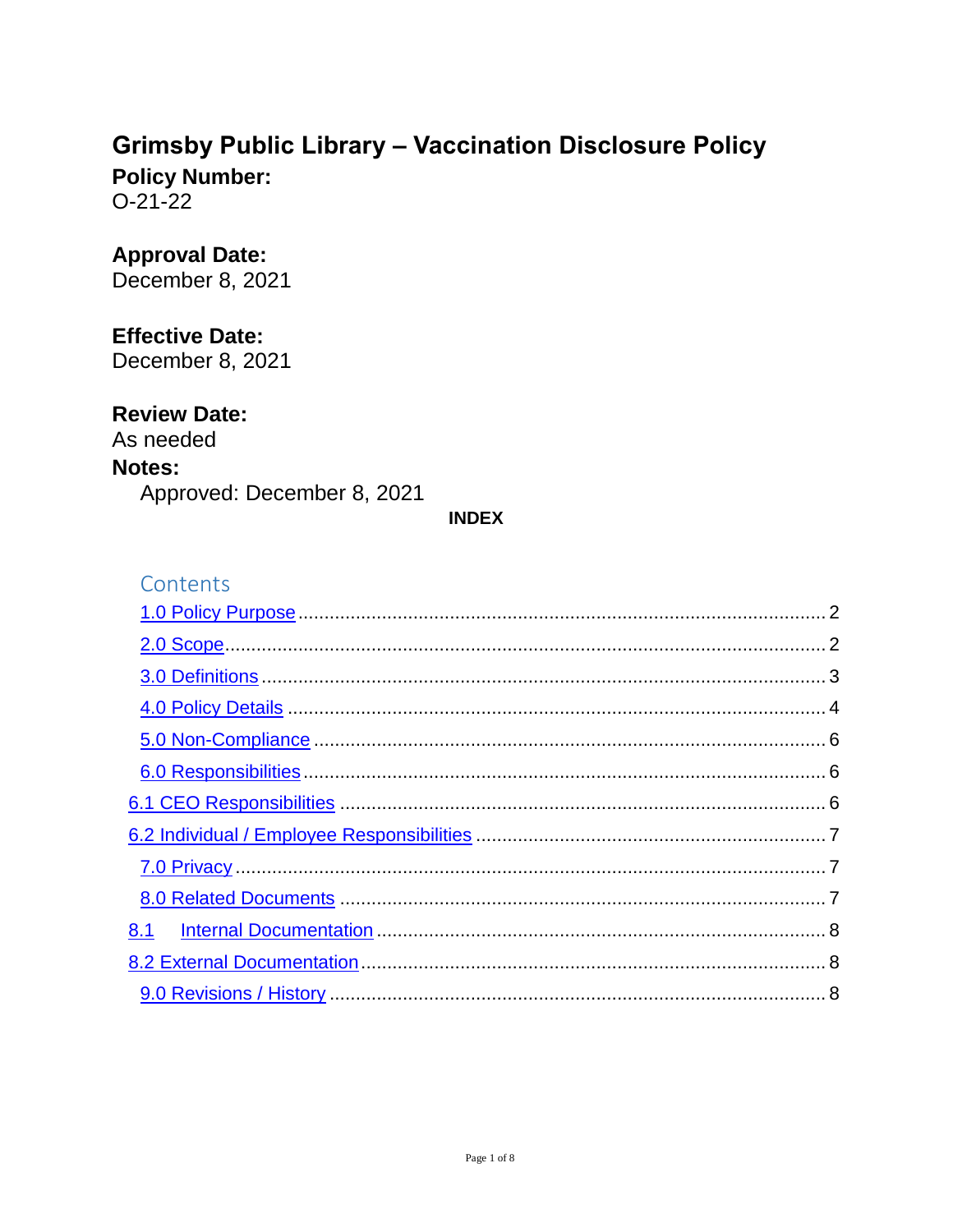## <span id="page-1-0"></span>1.0 Policy Purpose

 Coronavirus disease (COVID19) is a communicable disease that can be spread relatively easily, including through workplace transmission and can have significant health consequences. Vaccinations help protect individuals, the staff team, work partners and the community we serve.

 After declaring a pandemic on March 11, 2020, Health Canada has taken various steps to help stop the spread of COVID19, including approving vaccinations that have been proven to minimize severe illness as well as lower transmission of the COVID19 virus and its variants. In adherence with the Provincial vaccination certification program, workplace vaccination is an important step to ensure the health of staff and continued efficient service delivery to residents, businesses and other stakeholders.

 Vaccination does not replace the need for strict adherence to established COVID19 protocols at all times while in the workplace, including daily screening, physical distancing, wearing of masks and eye protection, hand hygiene, infection prevention and control, and COVID19 safety plans.

 This policy is being put in place to help minimize the negative impacts of COVID19 and its variants. Therefore, all library employees, students and volunteers are required to either:

- Be vaccinated against COVID19; OR
- Submit to regular antigen testing.

 Please note, in recognition of the library's obligations under the Human Rights Code, an individual affected by this policy who presents and substantiates a valid legal justification for exemption on the basis of grounds listed under the Human Rights Code will be accommodated.

### <span id="page-1-1"></span>2.0 Scope

This policy applies to;

• all Grimsby Public Library employees (including full-time, part-time, permanent, temporary, and casual) including those working remotely or from home; and

 volunteers, including Board Members, student co-op and field placements (unpaid). Grimsby Public Library Board members will disclose vaccination status once Board meetings return to in person meetings.

 Individual contributors who are providing or facilitating a program on behalf of the Library are covered by this policy. However, contractors, vendors and employees of other companies are not subject to this policy, unless identified by the Province.

 Bona fide Human Rights Code exemptions apply to vaccination requirements. In recognition of the library's obligations under the Human Rights Code, an individual effected by this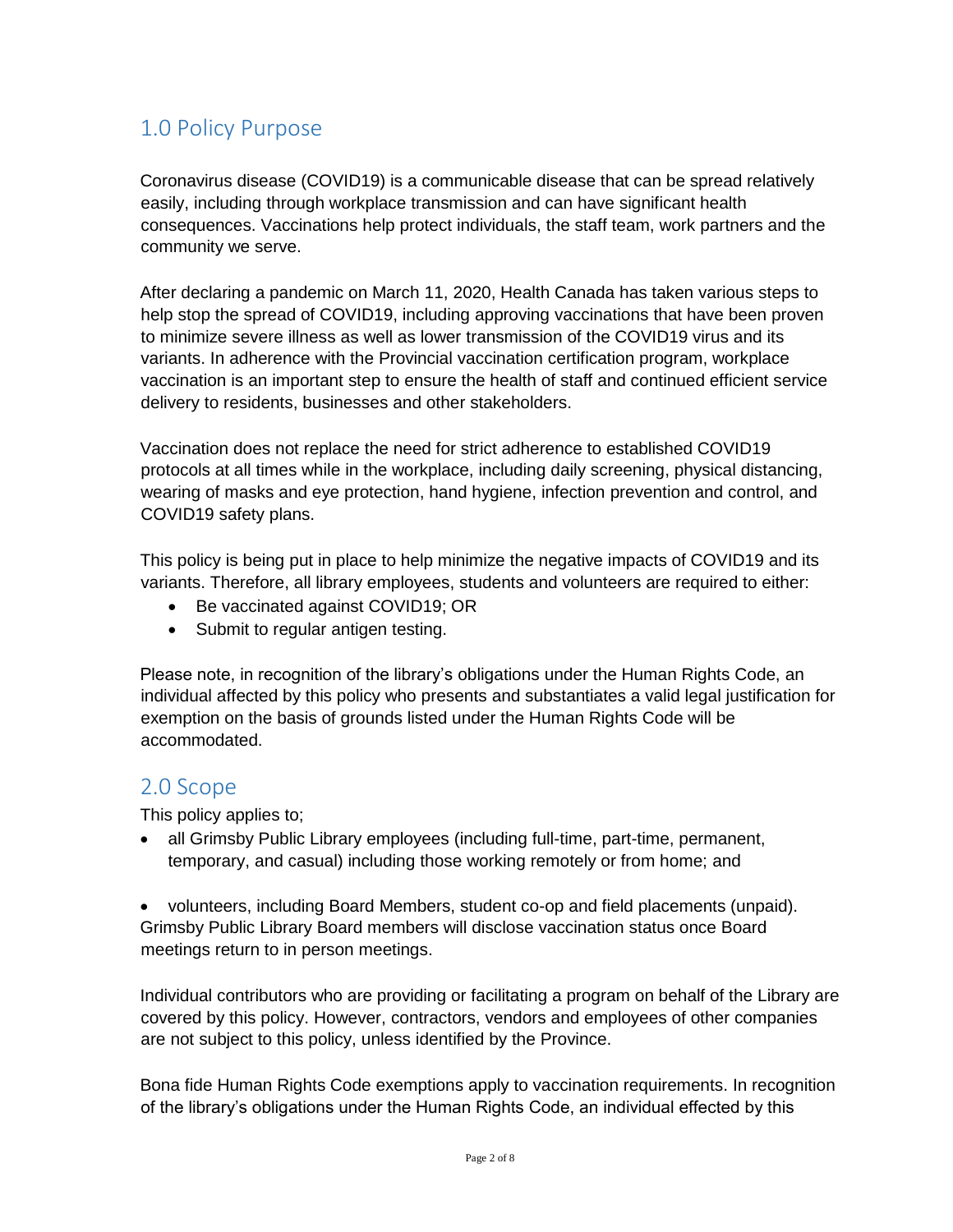policy who presents and substantiates a valid legal justification for exemption on the basis of grounds listed under the Human Rights Code will be accommodated in accordance with the library's processes.

 Additional and/or alternative precautions may be taken as the library continues to monitor the COVID19 pandemic and public health regulations.

## <span id="page-2-0"></span>3.0 Definitions

 **Fully Vaccinated** – An individual is considered fully vaccinated having received the full series of a COVID19 vaccine or a combination of COVID19 vaccines approved by Health Canada or the World Health Organization; and having received the final dose of the COVID19 vaccine at least 14 days ago.

 **Proof of Vaccination** – Documentation issued by the Ontario Ministry of Health, other province or territory or international equivalent indicating individual vaccination status against the COVID19 virus. This includes the Province's vaccination certificate (QR code).

 **Employees**: Anyone that is receiving pay from the library in return for employment services and those students and volunteers who are working for the library in an unpaid capacity. This includes, but is not limited to, full-time, part-time, seasonal, students, and volunteers.

**Individuals**: Any persons identified within the scope of this policy (see section 2.0 Scope)

 **Medical exemption**: Any medical condition that is approved or supported by a licensed medical practitioner. Any exemptions must be accompanied by a medical note and must meet the criteria as outlined by the Province of Ontario.

 **Disciplinary action**: Corrective action that could consist of verbal and/or written warnings, and could result in leave without pay.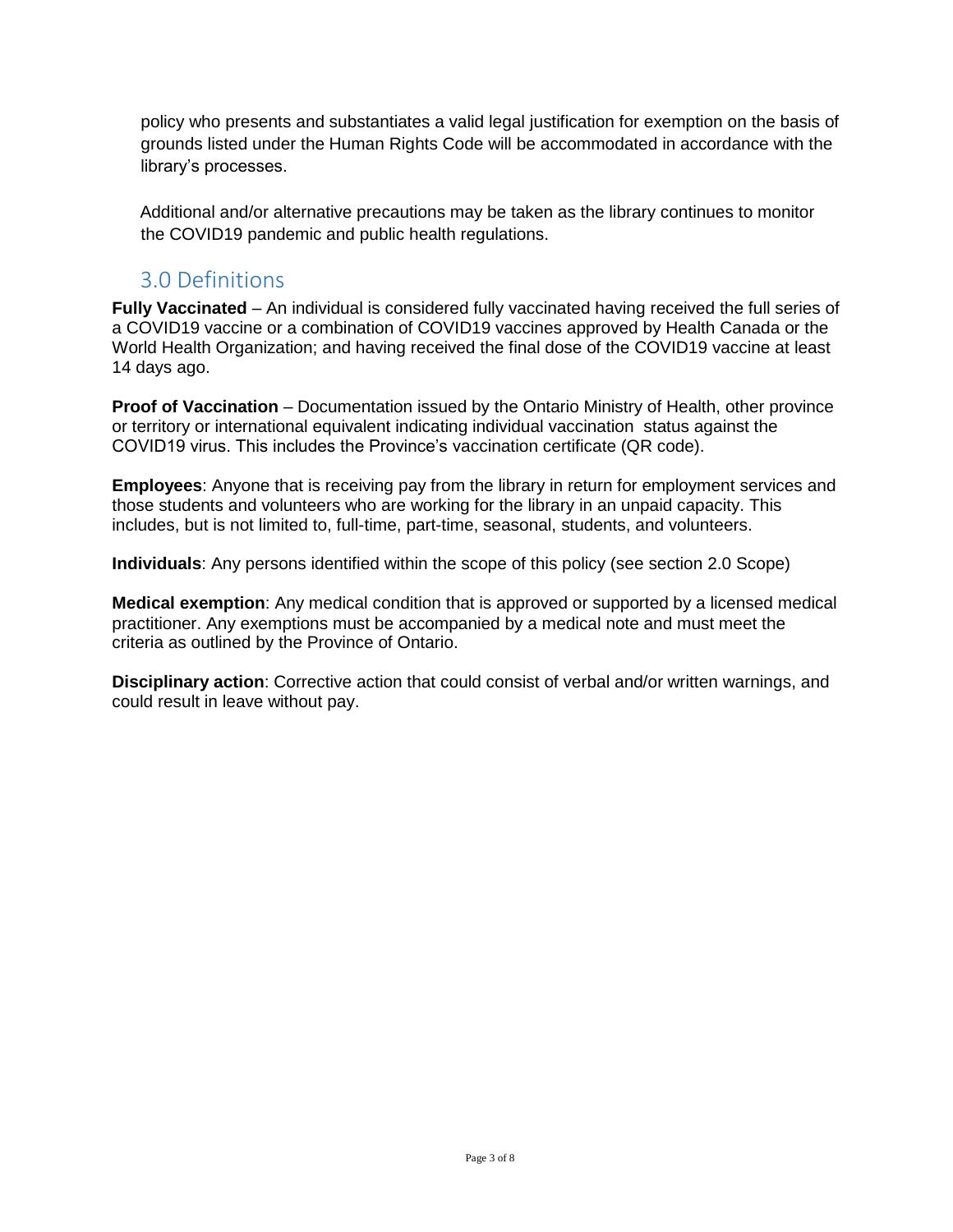## <span id="page-3-0"></span>4.0 Policy Details

#### **Overview**

All library employees and workers will be required to be:

- Fully vaccinated against COVID19; OR
- Submit to regular antigen testing.

 Please note, in recognition of the library's obligations under the Human Rights Code, an individual affected by this policy who presents and substantiates a valid legal justification for exemption on the basis of grounds listed under the Human Rights Code will be accommodated.

#### Details

1.All individuals within scope of this policy are required to comply with one of the following:

- a. Show proof they are fully vaccinated as defined above. Proof of vaccination, which includes electronic QR codes, electronic copies of vaccination receipts or hard copies of vaccination receipts, must be shown to the employee's supervisor; or
- b. Submit to regular antigen testing 72 hours before starting a shift in person and show a negative test result. Financial support for antigen testing will be available for unvaccinated or undisclosed staff.

 Written proof of a medical reason that is approved or supported by a licensed medical practitioner to CEO/Chief Librarian where information will be kept private and confidential, separate from all other files that sets out:

- i. a documented medical reason for not being fully vaccinated against COVID19, and
- ii. the effective time-period for the medical reason (i.e. permanent or time- limited; if time-limited the individual must provide proof of vaccination in accordance with this procedure within 30 days of the medical reason expiring); or
- iii. written proof of a bona fide Human Rights Code, as defined by the Ontario Human Rights Code, exemption from using the COVID19 Vaccination.
- 2. All individuals within scope of this policy are required to comply with Section 1 of this procedure by **January 10, 2022**. Those who have not been fully vaccinated or who do not show their vaccination status and have not provided proof of a bona fide medical or Human Rights Code exemption under Section 1 of this procedure by **January 10, 2022**, may need to adhere to additional infection and prevention control measures as provided herein.

 The Grimsby Public Library will comply with its obligations under the Human Rights Code and accommodate individuals who are legally entitled to accommodation in accordance with the Town's established procedures.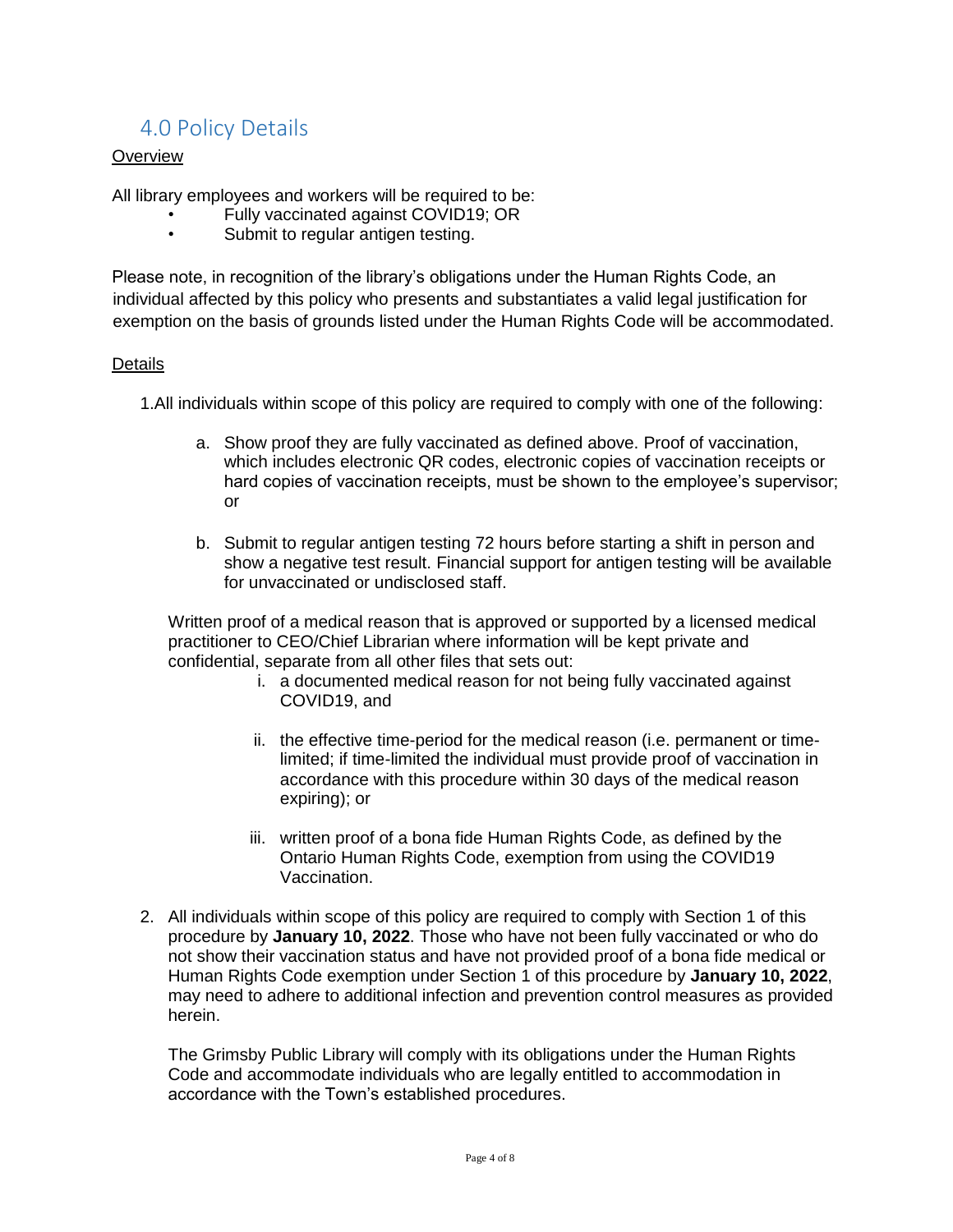- 3. Effective **January 10, 2022**, should an individual, who is eligible to receive a vaccination dose and does not have a valid exemption, choose not to be vaccinated, or not to show their vaccination status, that individual shall submit to regular COVID19 antigen testing and show a negative result to the CEO/Chief Librarian or designate. Such test results will be considered valid provided they are completed 72 hours prior to the required day of submission, and to be shown no later than the start of that shift, and twice per week. The cost for antigen testing will be eligible as a reimbursable expense by employees, students and volunteers.
- 4. Effective **January 10, 2022,** where an individual does not show proof of being fully vaccinated against COVID19, but instead provides proof of a bona fide medical or Human Rights Code exemption as described above, the individual shall submit to regular COVID19 antigen testing and show a negative result to their supervisor. Such test results will be considered valid provided they are completed 72 hours prior to the required day of submission, and to be shown no later than the start of that shift, and then twice per week. The cost for antigen testing will be eligible as a reimbursable expense by employees, students and volunteers.<br>.
	- 5. If an individual who does not have an exemption and is not fully vaccinated does not show a valid test result prior to reporting for their shift they will be sent home. Vacation or banked time can be used for that day or it could be unpaid. Students and volunteers will not be paid.
	- 6. Should an individual produce a valid positive test result, that individual will be sent for further testing and to isolate at home following Public Health recommendations.
	- 7. Unpaid students and volunteers must fully comply with the provisions within this policy.
	- 8. All newly hired individuals must fully comply with the provisions within this policy.
	- 9. Individuals who provide false documents related to being vaccinated, antigen test results or as part of a bona fide medical or Human Rights Code exemption, may be subject to disciplinary action as laid out in the Definitions section of this policy.
	- 10. Reasonable arrangements will be made to allow for regular full time staff to attend COVID19 vaccination clinics during work time where operationally feasible subject to the following:
		- a. Supervisor approval is required in advance of attending a vaccination clinic during paid work time.
		- b. All efforts will be made to use time at the beginning or end of a workday or an extended lunch or break time as operationally feasible, to attend vaccination clinics, as approved by the CEO/Chief Librarian.
	- 11. Sick time will be provided should the individual experience side effects of the vaccination with supervisor approval.
	- 12. The library staff will be able to visit any bulk antigen testing made available at Town of Grimsby facilities for those staff members choosing regular testing at no cost to the employee.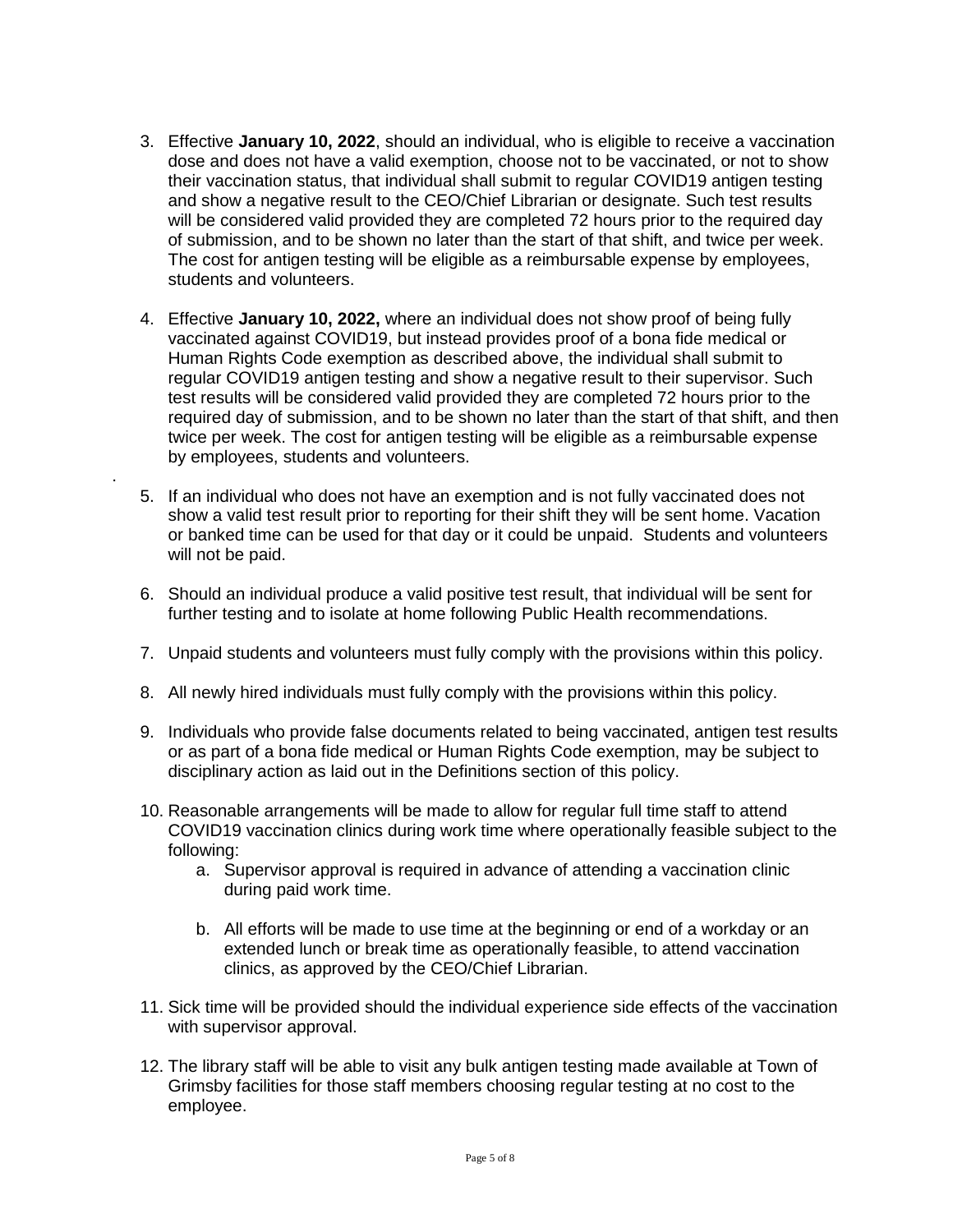13. This policy will be aligned with Public Health guidance and advice and be reviewed as needed, for example, with regard to a third vaccination (booster).

## <span id="page-5-0"></span>5.0 Non-Compliance

 Employees who are not fully vaccinated, have not provided a bona fide Human Rights Code exemption or do not submit to regular antigen testing as provided by this policy will be considered out of compliance.

 All attempts will be made to work with staff. As a last resort, individuals who do not comply with the policy may be subject to disciplinary action.

 Any individual shown to have deliberately provided false information to the Library will be subject to disciplinary action.

## <span id="page-5-1"></span>6.0 Responsibilities

#### <span id="page-5-2"></span>6.1 CEO Responsibilities

- Ensure individuals have shown proof of their vaccination status or provided an approved exemption to CEO/Chief Librarian. No electronic or physical copies of vaccination status will be kept on file.
- CEO/Chief Librarian will orally report vaccination disclosure status to Town of Grimsby HR.
- Ensure individuals have shown proof of a negative COVID19 antigen test, where applicable. This responsibility may be delegated during weekend and evening times;
- Continue to enforce workplace precautions that limit the spread of COVID19 virus;
- Ensure that individuals are aware of the importance of getting vaccinated against COVID-19, by sharing information from Public Health as required to operate a safe working environment;
- Provide staff with access to information on COVID19, health and safety precautions, and on the efficacy of the COVID19 vaccine; and
- Where feasible, support taking time from regular duties for staff to attend vaccination clinics.
- Accept all documentation (Medical exemptions/Human Rights Code exemptions) relating to this policy and maintain the records in compliance with all relevant provincial legislation; and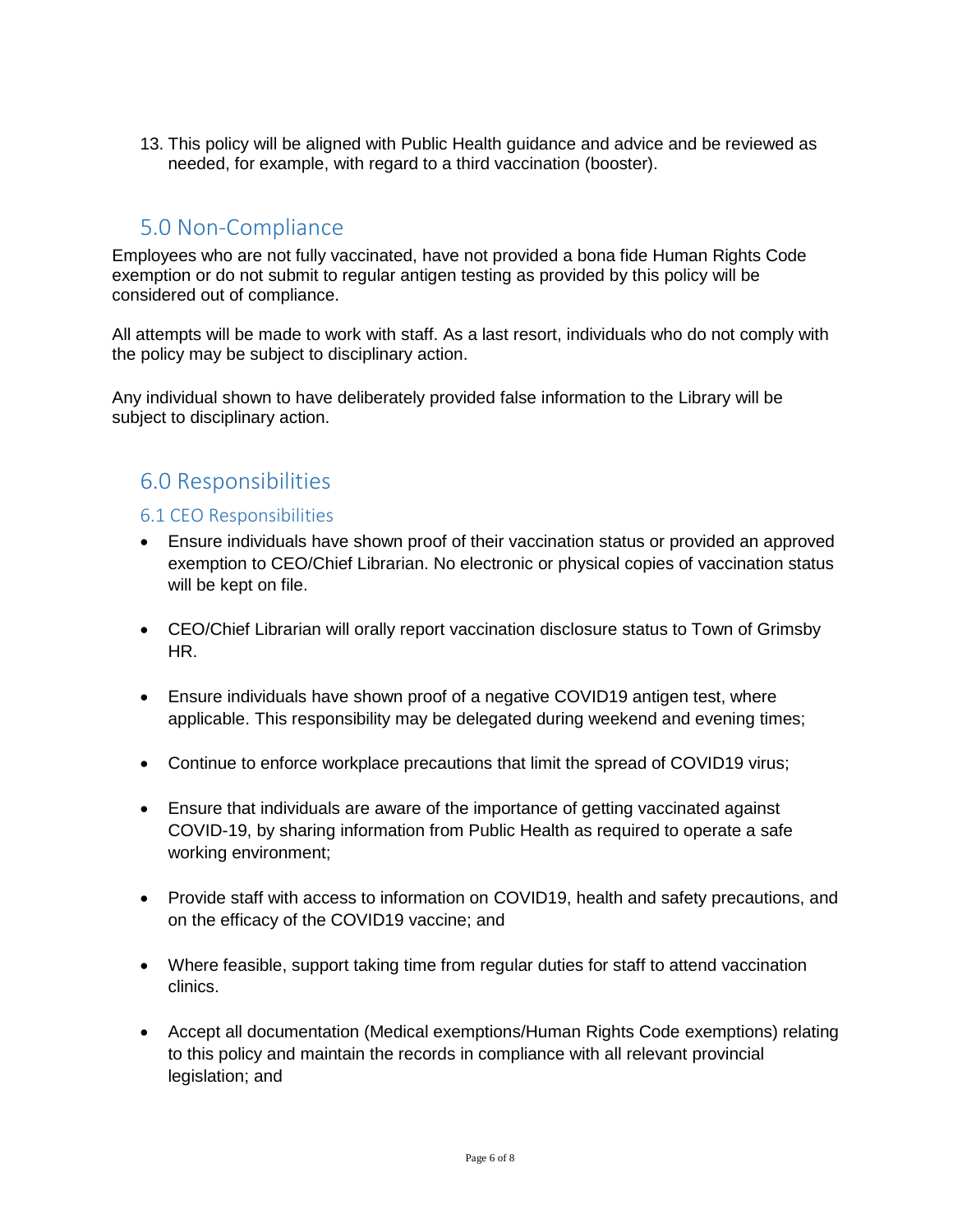- Provide individuals with forms, and guidance on how to apply for an exemption based on medical or Human Rights Code grounds; and
- relevant provincial legislation. Provide accommodation to individuals where applicable and in compliance with all

### <span id="page-6-0"></span>6.2 Individual / Employee Responsibilities

- Show proof of vaccination status, rapid test results or provide an approved exemption either medical or under the Human Rights Code;
- Follow direction provided by the employer in cases where Rapid Antigen Testing identifies a positive case including completion of a laboratory-based polymerase chain reaction (PCR) test, if required;
- Continue to follow health and safety protocols to ensure personal safety and prevent the spread of COVID19;
- Remain informed about COVID19 and COVID19 vaccination as it relates to your role, personal health and/or professional requirements;
- Adhere to any additional mandates or directives or reporting requirements from provincial or federal authorities; and
- Identify opportunities to obtain a COVID19 vaccination through community clinics or from health care professionals.

## <span id="page-6-1"></span>7.0 Privacy

 The CEO/Chief Librarian will maintain Human Rights Code exemptions, in accordance with privacy legislation and separate from all other personnel file information.

 This information is being collected and will only be used and disclosed in accordance with this Vaccination Disclosure Policy. Questions about the collection, use or disclosure of your COVID19 vaccination information can be directed to the CEO/Chief Librarian.

 Individuals may also be required to disclose their vaccination status by law or to otherwise give effect to this policy, including but not limited to, a situation where individuals are directed to stay home as a result of the daily screening tool in order to comply with the clearance criteria to return to work (e.g. after experiencing symptoms, a COVID19 exposure, or a travel quarantine requirement).

### <span id="page-6-2"></span>8.0 Related Documents

The following related documents to this Policy: